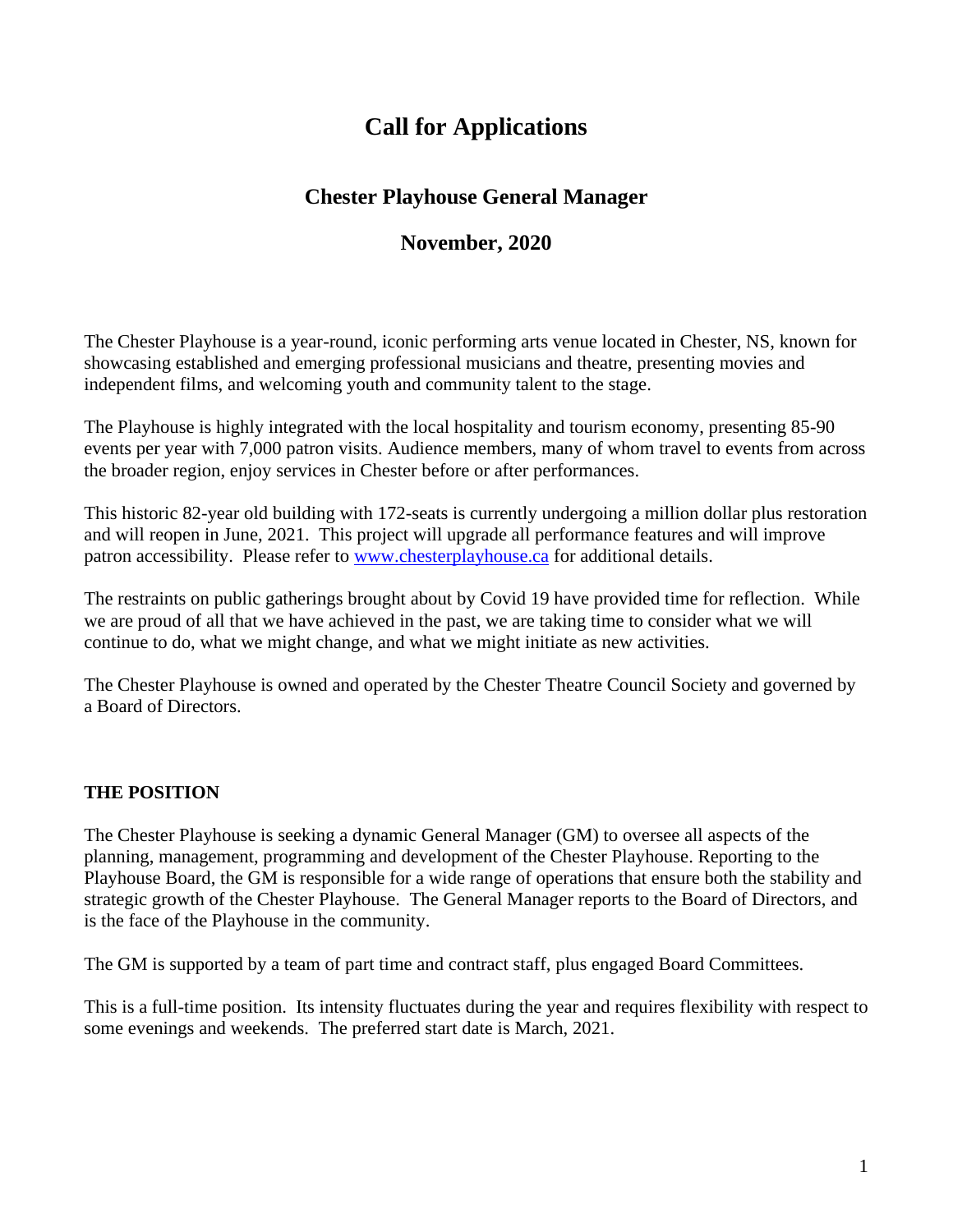## **KEY AREAS OF RESPONSIBILITY**

The GM is responsible for the following:

#### **Strategic Management**

• Participate in the development and execution of both short and long-term strategic planning to advance the Playhouse's mission.

#### **Office Administration and Financial Management**

- Prepare and monitor the operating budget and cash flow projections.
- Coordinate and manage day-to-day office administration and financial activities; including overseeing bookkeeping and accounting systems.
- Identify and manage all grant applications
- Provide regular reports to the Board and support Board Committees

#### **Human Resource Management**

- Hire and supervise key staff functions: Artistic Programming, Front of House, Technical Direction, Marketing & Communications and Bookkeeping
- Develop and recommend an organizational model of full-time, part-time and outsourced services to ensure an optimal balance of functions within a budget envelope. (Currently all staff roles, with the exception of the GM, are part-time)
- Develop and manage contracts with self-employed and outsourced contractors
- Identify opportunities to hire co-op students

#### **Performances & Events Management**

- In collaboration with the Programming/Artistic Director and other team members, determine and oversee the mix and schedule of performances and other uses of the Playhouse
- Negotiate and manage performance contracts, bookings and rentals
- Collaborate with others in the production of Playhouse-originated events

#### **Marketing & Communications**

• Devise and implement a marketing plan to effectively use the website, the newsletter, social media channels, press releases, online and direct advertising, and all promotional materials.

#### **Community Engagement**

- Represent the Playhouse in the community
- Maintain and develop positive and collaborative links with a wide variety of community and organizational stakeholders in the local area
- Engage volunteers and coordinate their efforts

#### **Fundraising**

- Participate in the development of an annual fundraising plan including individual donor campaigns and sponsorship.
- Ensure ongoing stewardship of donors and sponsors
- Plan and oversee special fundraising events